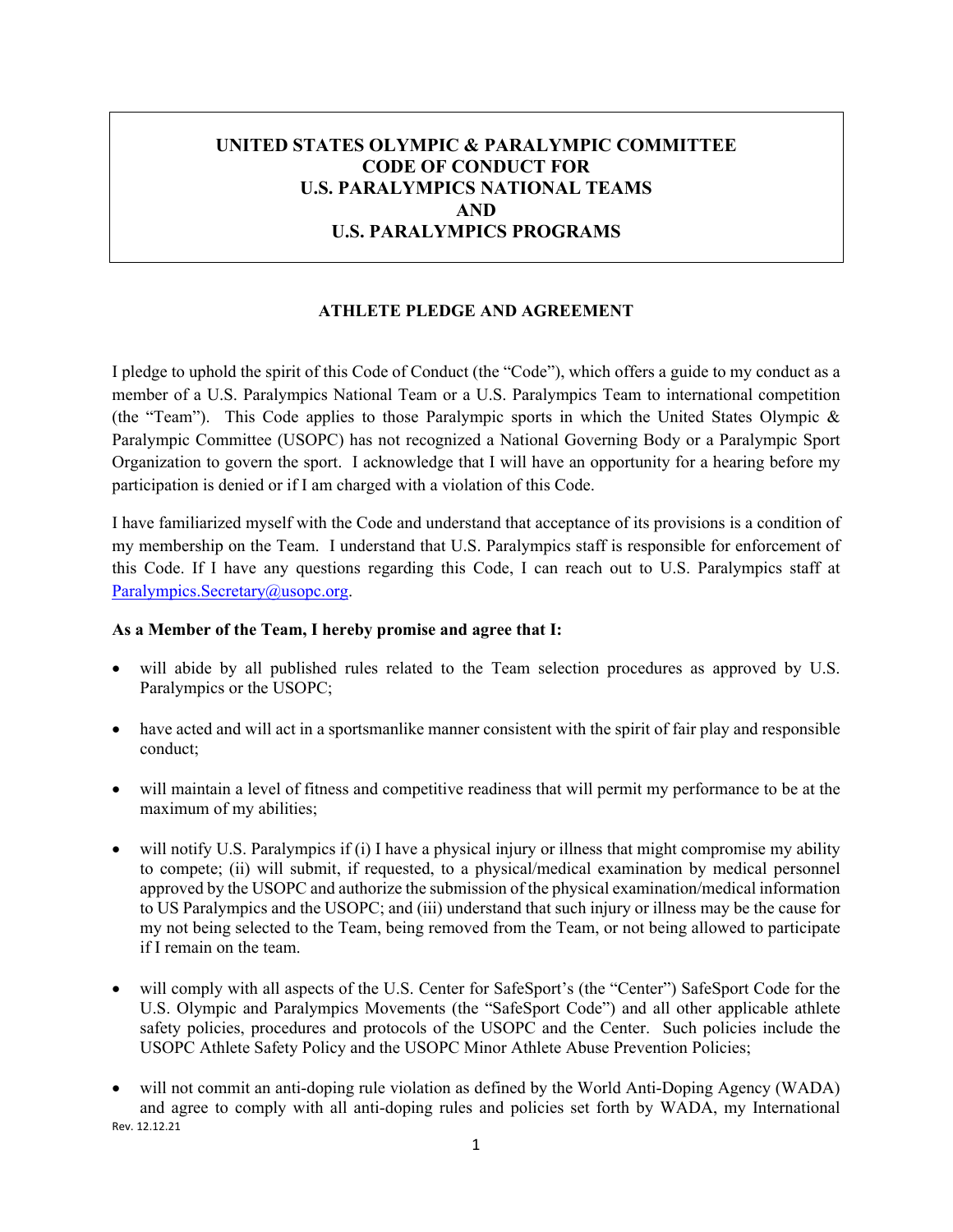Federation, the United States Anti-Doping Agency (USADA), the International Paralympic Committee (IPC) and USOPC;

- am not currently provisionally suspended or serving a period of ineligibility for a doping violation and/or do not have a pending or unresolved doping charge;
- agree to comply with rules, regulations and guidance concerning COVID-19 mitigation measures, including the USOPC Vaccination Requirement and USOPC Training Center Playbook, to protect the health and safety of all;
- will immediately notify the USOPC at [athlete.safety@usopc.org](mailto:athlete.safety@usopc.org) if I have any participation restriction, safety plan(s), temporary measure(s) and/or sanction(s) issued by the U.S. Center for SafeSport, an NGB, or the USOPC, resulting from an alleged violation of the SafeSport Code and/or an NGB or USOPC athlete safety policy;
- will not engage in any conduct that is criminal under any laws applicable to me, including, but not limited to laws governing the possession and use of drugs and alcohol and providing of drugs to any person and of alcohol to minors; and I have the affirmative duty to disclose my criminal history to the USOPC. Failing to disclose, or intentionally misrepresenting, an arrest, plea, or conviction is grounds for disciplinary action regardless of when the offense is discovered or occurred;
- will not participate or assist in any gambling or betting activities associated with any event related to my sport or my participation;
- am eligible to compete under the rules of the IPC and its pertinent committees, and its pertinent member organizations and under the rules of the USOPC;
- am in possession of a valid U.S. passport, that will not expire prior to six months following the conclusion of any international competition, should I be chosen for an international team that requires a passport;
- will refrain from conduct detracting from my ability or that of my teammates to attain peak performance;
- will respect the property of others whether personal or public;
- will maintain a level of personal hygiene and cleanliness appropriate to respect my teammates;
- will respect members of my Team, other teams, spectators and officials, and engage in no form of discriminatory behavior nor in any form of verbal, physical or sexual harassment or abuse;
- will follow the Team rules, whether set by Team leadership or adopted by consensus, including by way of example, rules regarding curfew and required attendance at Team meetings;
- agree to wear the uniforms approved by U.S. Paralympics at official activities sponsored by the USOPC or U.S. Paralympics as directed by U.S. Paralympics staff, and I agree to compete in the U.S. Paralympics-approved Team uniform, where such a uniform is provided, in competitions at which I am supported by U.S. Paralympics. I agree to wear the names and logos of U.S. Paralympics sponsors, suppliers and licensees on Team competition wear, other uniforms and casual wear as provided by U.S. Paralympics. I agree to not alter any Team uniform, either by removing or obstructing the names or

Rev. 12.12.21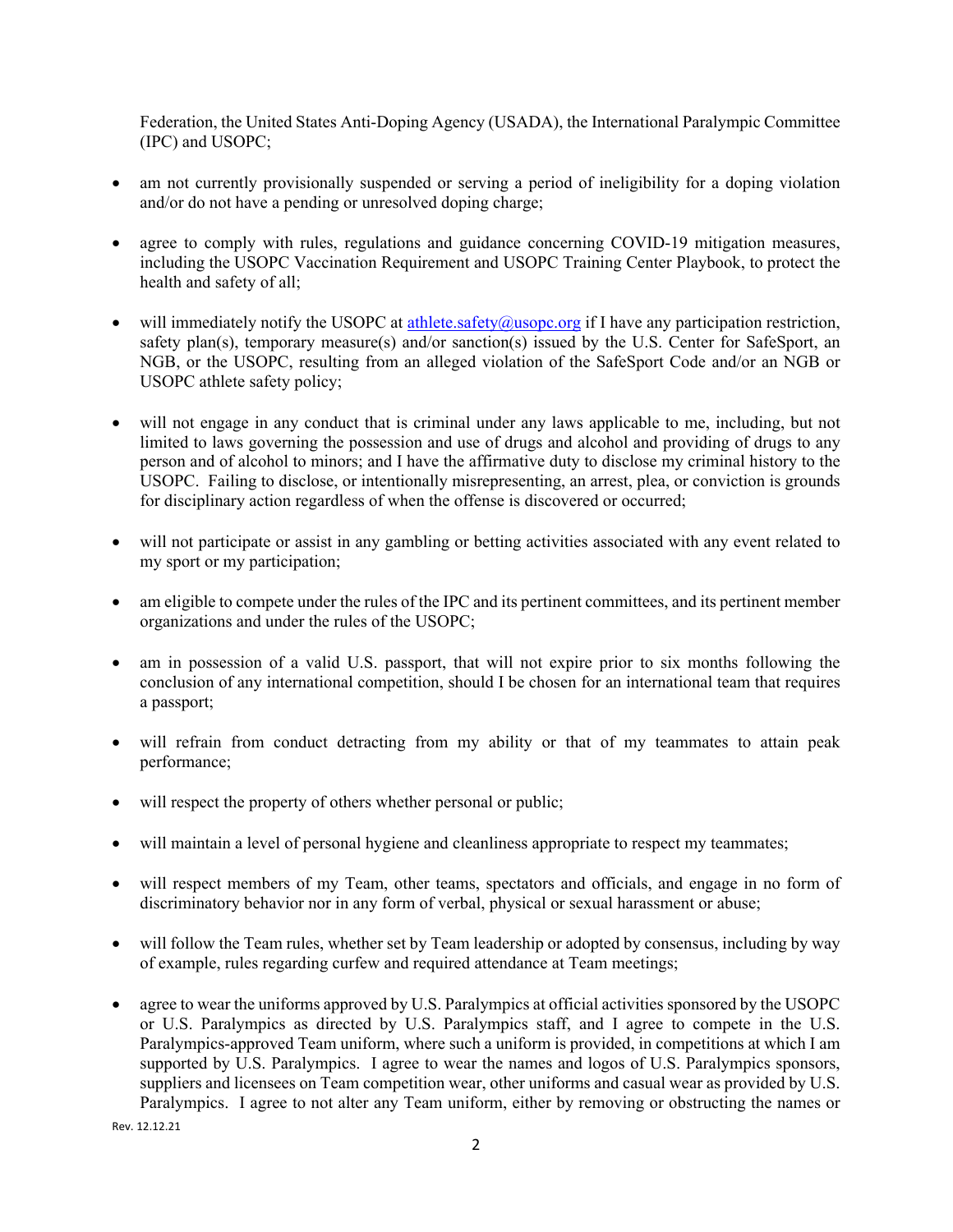logos of U.S. Paralympics sponsors, suppliers and licensees or by adding patches, stickers, or other means of displaying unauthorized names, logos or messages;

- agree to not demean or defame the USOPC, U.S. Paralympics or its sponsors, their names, logos, marks, products or services. I acknowledge that endorsing and supporting U.S. Paralympics sponsors through my actions and words reflects well on the team and on those supporting the team;
- agree to be filmed, videotaped and photographed, and to have my image and voice otherwise recorded, in any media, during any event I am attending under the auspices of the USOPC or U.S. Paralympics, by U.S. Paralympics official photographer(s), film crew(s) and video crew(s), and by any other entity authorized by U.S. Paralympics, under the conditions specified by U.S. Paralympics. I hereby grant U.S. Paralympics the irrevocable, perpetual, fully paid-up, worldwide right and license to use, and to authorize third parties to use, in all media, my name, picture, likeness, voice and biographical information for: (1) news and information purposes, (2) promotion of the Paralympic movement and the specific competition(s) in which I compete, (3) promotion of the Team, and (4) promotion of U.S. Paralympics and the USOPC ; in no event may U.S. Paralympics or the USOPC use or authorize the use of my name, picture, likeness, voice and biographical information for the purpose of trade, including any use in a manner that would imply an endorsement of any company, product, or service, without my written permission;
- will not use or authorize the use of photographs, films or videos of myself in my USOPC or Paralympic Team apparel or equipment or the use of any USOPC or U.S. Paralympics logo for the purpose of trade, promotion, fundraising or on merchandise, without the prior written consent of U.S. Paralympics;
- will abide by the rules of the IPC or other Paralympic international federation concerning allowable trademark identification on clothing and equipment worn or used in competition or on my body (such as visible tattoos).
- will be responsible for payment of all legal fees and expenses if I require legal representation because I am accused of a doping violation or criminal misconduct, or if for any other reason I require the services of an attorney;
- will act in a way that will bring respect and honor to myself, my teammates, the Team, U.S. Paralympics, the USOPC, and the United States; and
- will remember that at all times I am an ambassador for my sport, my country and the Paralympic Movement.

#### **ATHLETE OMBUDSMAN**

I may contact the Office of the Athlete Ombuds at 719.866.5000 or **ombudsman@usathlete.org** for further information regarding my rights under this Code that are not answered by U.S. Paralympics.

### **PARTICIPANT AFFIRMATION**